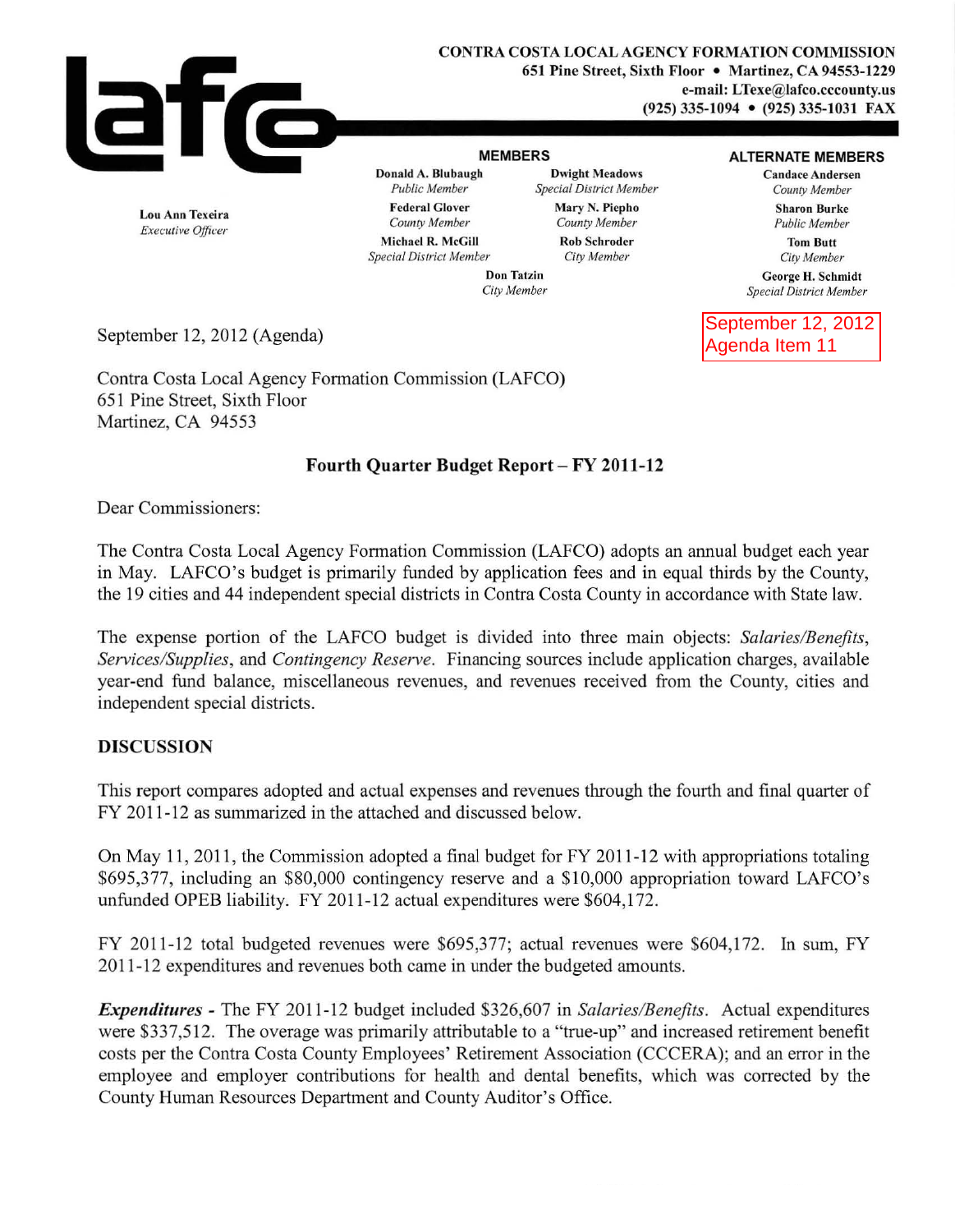The FY 2011-12 budget included \$304,770 in *Services/Supplies.* Actual expenses totaled \$256,660. Most accounts came in under budget, with the most significant savings in Professional & Specialized Services and Commissioner Training/Registration/Stipends. Those accounts and sub accounts that exceeded the budgeted amounts include Publications and Legal Notices, Mileage and Travel, Legal Services and Data Processing Services.

In FY 2011-12, the Commission budgeted \$80,000 in *Contingency Reserve.* Funds may not be drawn from the *Contingency Reserve* without Commission approval. On August 10, 2011, the Commission approved a budget adjustment and allocated \$26,000 from the Contingency Reserve to fund a special study relating to the Mt. Diablo Health Care District governance options. The total cost of the study was approximately \$23,000.

*Revenues* - LAFCO's funding sources include local agency (i.e., County, cities and independent special districts) contributions, application fees, other revenues (e.g. interest earnings), and available year-end fund balance. Local agency contributions represent the most significant revenue source. The statute includes provisions for apportioning and collecting these revenues. All local agencies paid their contributions in FY 2011-12.

Application fees came in under budget due to a decline in application activity and the sluggish economy. The total number of new applications received in FY 2011-12 was eight, as compared to 13 new applications in FY 2010-11. LAFCO is currently receiving no investment earnings, and awaits the County Treasurer's notice to resume investment activity based on market conditions.

With regard to the available fund balance, the statute provides that if at the end of the fiscal year, the Commission has funds in excess of what it needs, the Commission may retain those funds and calculate them into the following fiscal year budget. The FY 2011-12 budget anticipated using \$175,000 of available fund balance to offset revenues, thereby reducing the revenues to be collected from the funding agencies. Given that FY 2011-12 costs came in below budget, the available fund balance needed to balance the FY 2011-12 budget is approximately \$89,290. The excess funds will accrue to the FY 2012-13 fund balance and will be used to offset the FY 2012-13 budget.

### **RECOMMENDATION**

Receive and file the fourth quarter FY 2011-12 budget report.

Sincerely,

LOU ANN TEXEIRA EXECUTIVE OFFICER

Attachment  $-FY 2011-12$  Budget  $-$  Adopted and Actuals